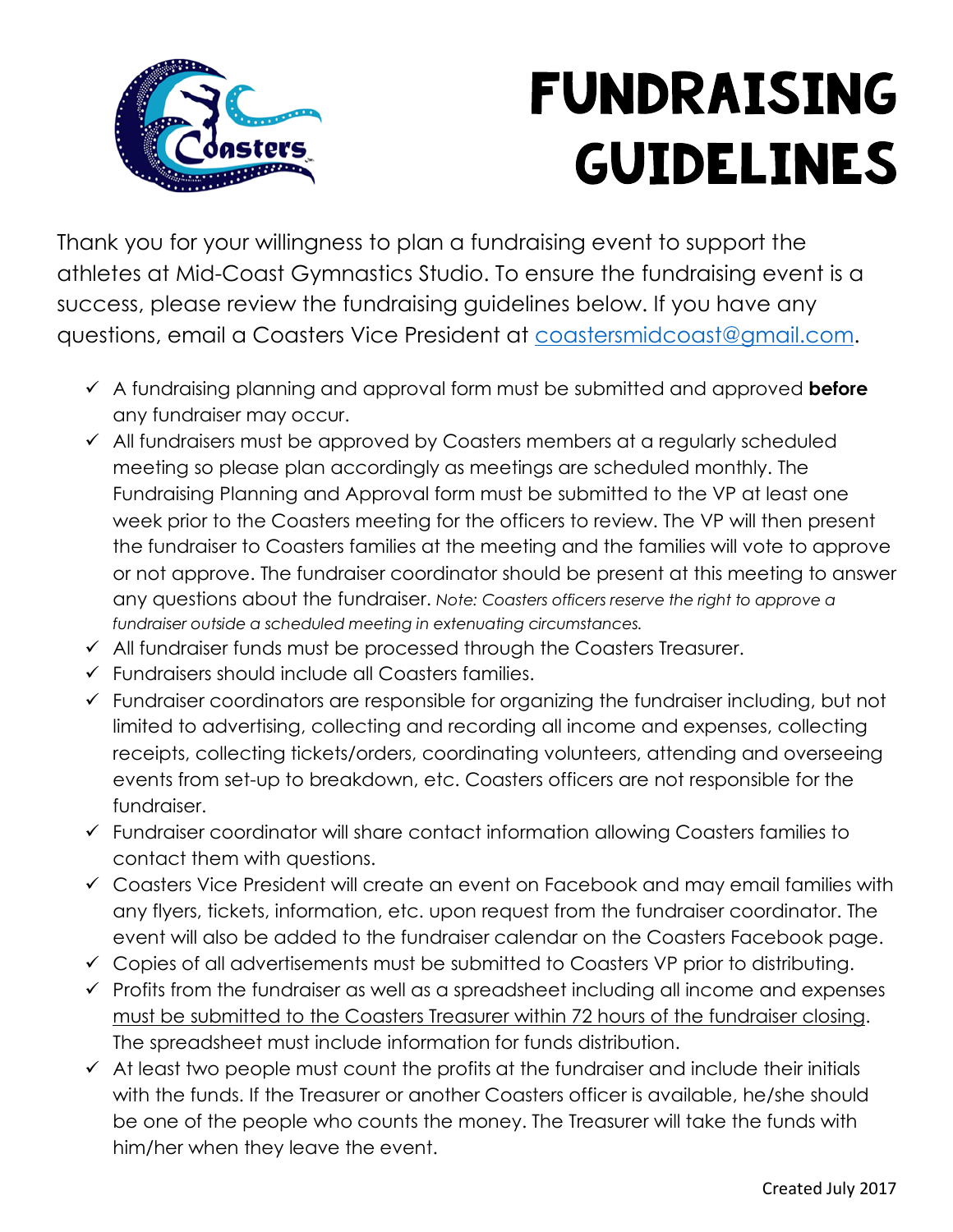- $\checkmark$  Any cash that the fundraiser organizer receives and then uses for expenses must be documented with receipts.
- $\checkmark$  Receipts from any purchases made for the event must be submitted for reimbursement to the Treasurer within 72 hours of the event. If receipts are not submitted, reimbursement will not be approved.
- $\checkmark$  Profits from the fundraiser will be shared at a subsequent Coasters meeting. There must be at least one week between all the information being submitted to the Treasurer and the meeting, otherwise it may be at the second meeting after the fundraiser.
- $\checkmark$  Coasters families may vote on the final distribution of funds.
- $\checkmark$  The fundraiser coordinator may receive a coordinators incentive of additional points not to exceed \$75 for ticket/order type fundraiser, or \$150 for event fundraiser, or 10% of the profit. The final amount will be voted upon by Coasters families at the scheduled Coasters meeting when the fundraiser profits are discussed. Depending on the size of the event multiple chairs may also receive this incentive, but this must be noted on the original fundraising planning form and approved by Coasters families.
- $\checkmark$  Individual points earned will be available within two weeks after the Coasters meeting where the fund distribution is voted on.

#### **EVENT FUNDRAISERS**

- $\checkmark$  The fundraiser coordinator is responsible for setting up and cleaning up the facilities before and after the fundraiser. If using Mid-Coast facilities, the space must be returned to exactly how it was before the event. This includes returning any equipment back to its original location.
- $\checkmark$  Coasters will create a Signup Genius event to help organize volunteers, if necessary, upon request from the fundraiser coordinator.
- $\checkmark$  All volunteer hours must be recorded on a volunteer spreadsheet with volunteers recording their time in, time out, job description, and chair initials. Points for volunteer hours will only be given for time spent setting up and cleaning up at the event venue and the actual event.

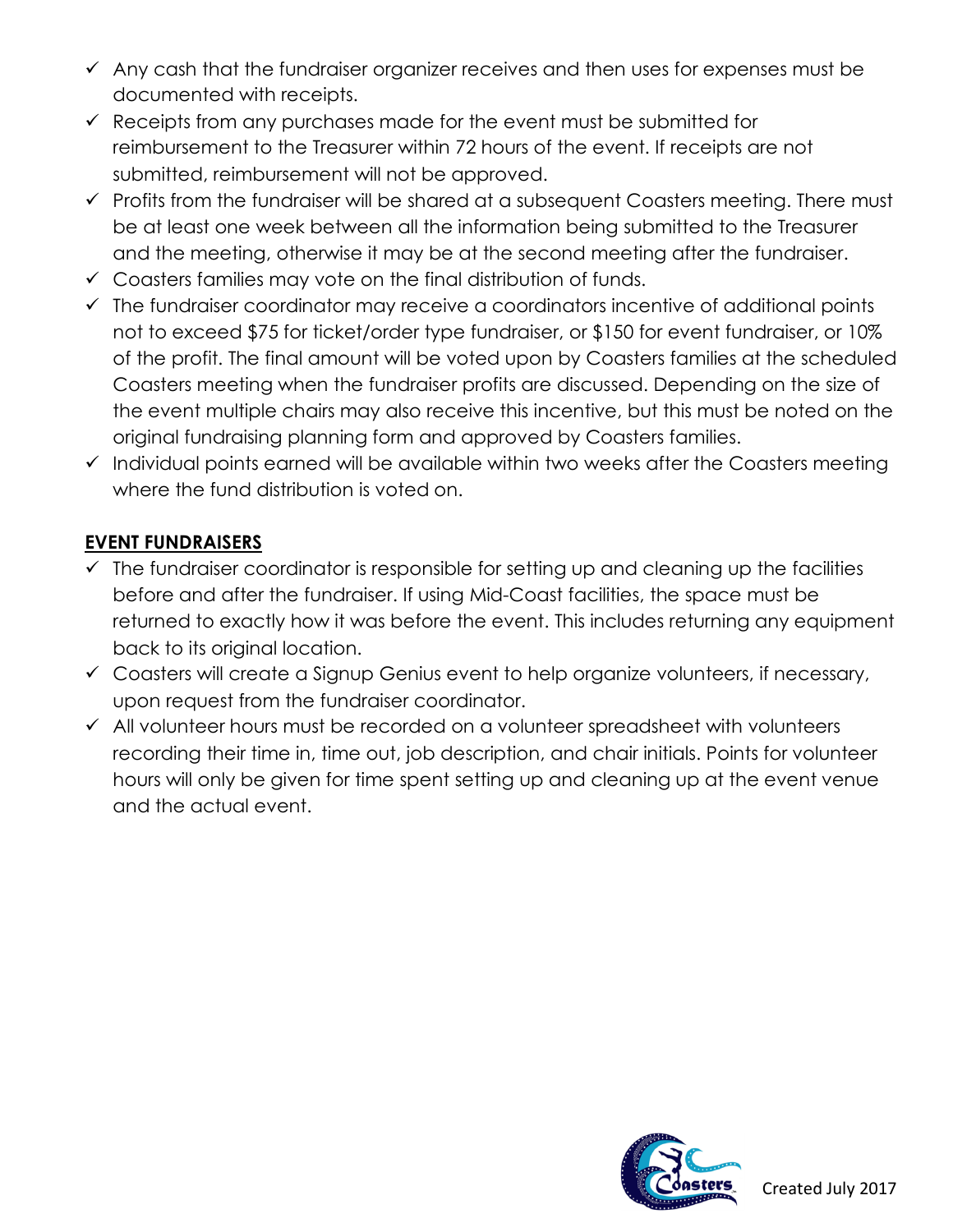

### FUNDRAISING PLANNING & APPROVAL FORM

**ALL FUNDRAISERS FOR ANY MID-COAST TEAM ARE REQUIRED TO BE APPROVED BY COASTERS. This form must be completed and submitted to a Coasters Vice President who will share it at the next Coasters meeting. The form must be received one week prior to the Coasters meeting so the officers may first review. Coasters families who attend the meeting will then vote to approve or not approve. This form must be approved** *before* **planning may begin.**

|                                                                                      |  |  | Organized by: Cheer Dance Commastics Commastics |  |  |  |
|--------------------------------------------------------------------------------------|--|--|-------------------------------------------------|--|--|--|
|                                                                                      |  |  |                                                 |  |  |  |
| Describe the fundraiser. What is it? How will it be organized? How will it run? Etc. |  |  |                                                 |  |  |  |
|                                                                                      |  |  |                                                 |  |  |  |
|                                                                                      |  |  |                                                 |  |  |  |
|                                                                                      |  |  |                                                 |  |  |  |

Where will profits be distributed? individual points acct \_\_ general fund \_\_ both \_\_ *If general fund is selected, money will go into the general fund for the team noted above.*

**Briefly explain how the money will be distributed.** *Include the fundraiser incentive if choosing to receive.*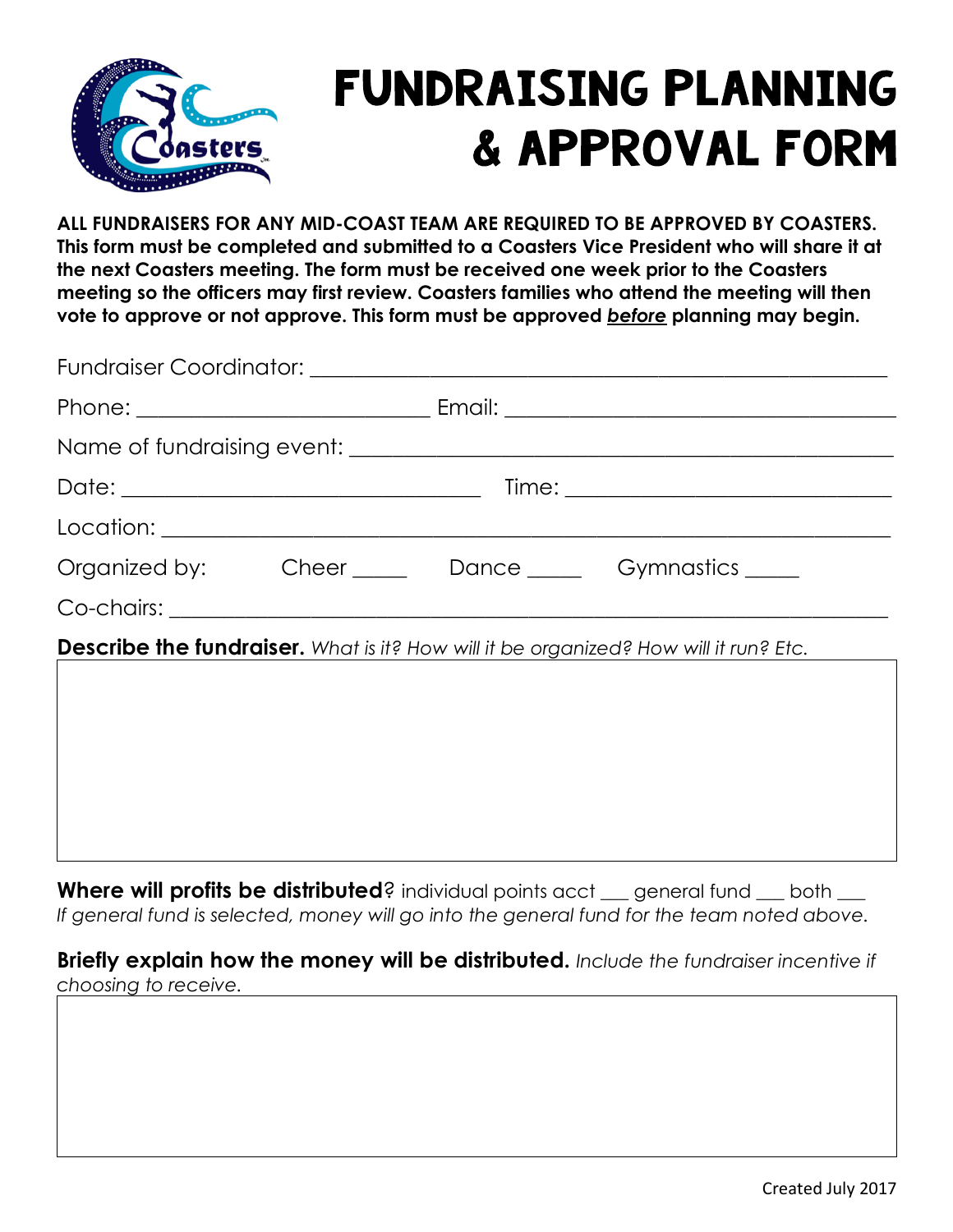#### **Will you need money up front from Coasters?** YES NO

If YES, how much money? \$

Explain what the money is needed for.

#### What, if anything, is needed from Coasters?

#### What, if anything, is needed from Kim and Mid-Coast?

\_\_\_\_\_ Attach any flyers, which may be distributed for this fundraiser. This includes information sheets for gym families and advertisements.

**\_\_\_\_\_ I have read the fundraising guidelines and agree to adhere to them. I understand that if the guidelines are not followed, future fundraising approval may be denied.**

| Approved | Not approved | Coasters officer initials: |  |
|----------|--------------|----------------------------|--|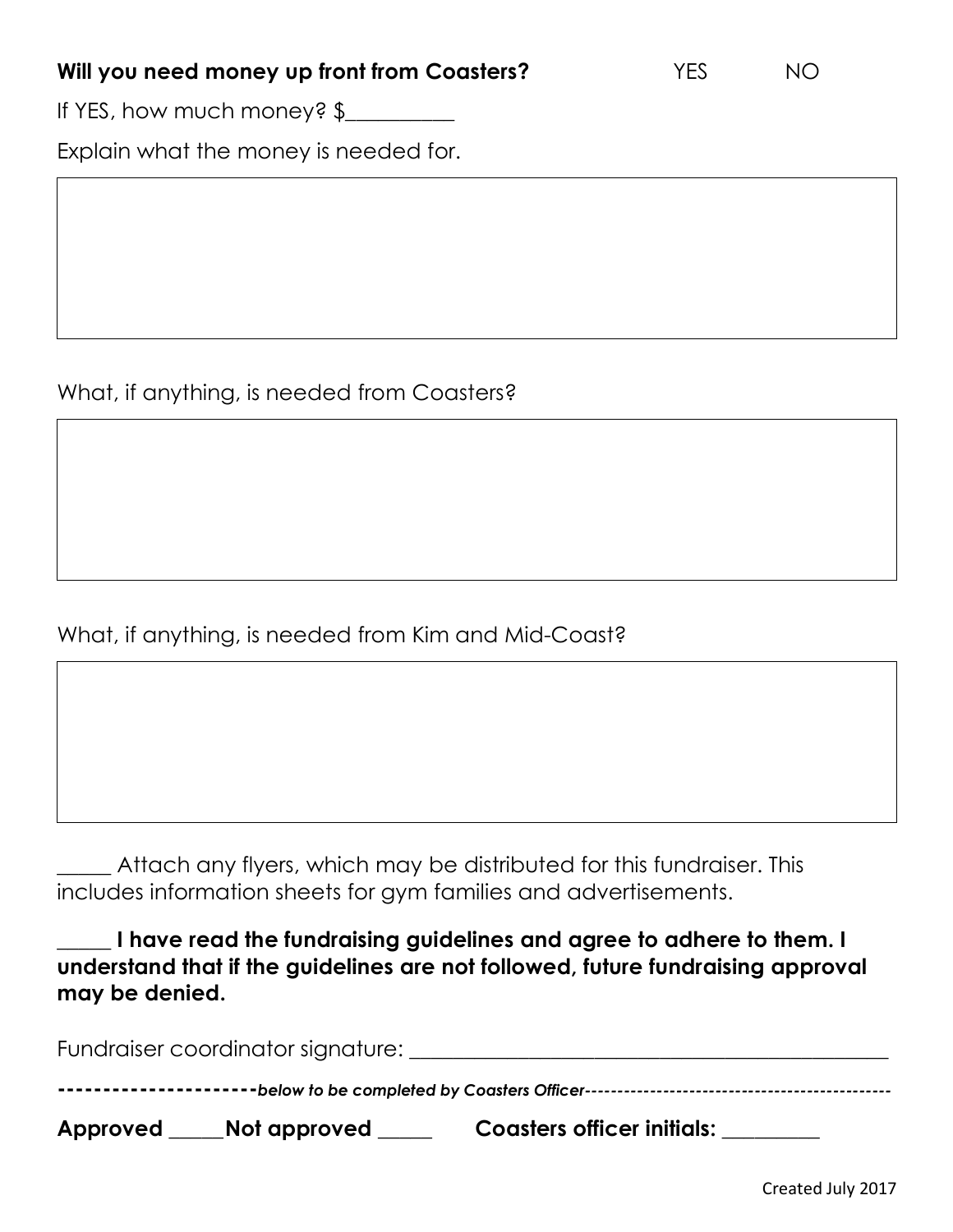

# SAMPLE SPREADSHEETS

The spreadsheets that follow may be used to help track income/expenses, volunteers, ticket orders, etc. You may choose to use any or all spreadsheets that may help you organize the fundraiser or create your own as long as they meet the fundraiser guidelines.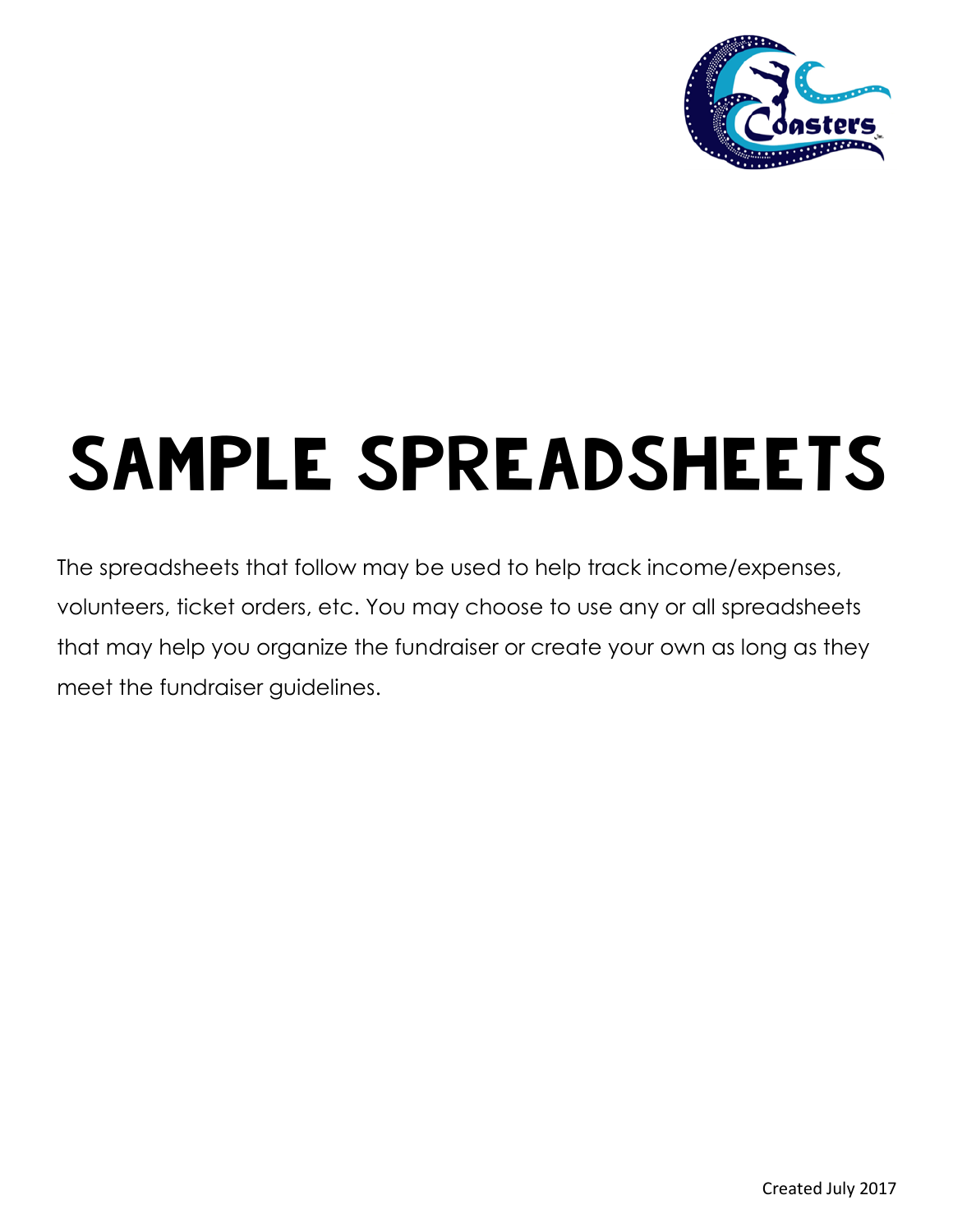Below is a spreadsheet you may use to keep track of your



income and expenses for the fundraising event.

#### **EXPENSES**

| <b>Coasters Family</b><br><b>Name</b>               | <b>Business</b> | <b>Brief explanation</b><br>of purpose for<br>items purchased | Cost |
|-----------------------------------------------------|-----------------|---------------------------------------------------------------|------|
| Reimbursement Requested:<br>YES.<br><b>NO</b>       |                 |                                                               |      |
| Reimbursement Requested:<br><b>YES</b><br><b>NO</b> |                 |                                                               |      |
| Reimbursement Requested:<br><b>YES</b><br><b>NO</b> |                 |                                                               |      |
| Reimbursement Requested:<br><b>YES</b><br><b>NO</b> |                 |                                                               |      |
|                                                     |                 | <b>TOTAL</b>                                                  | \$   |

All receipts for items listed on this table must be attached. Without receipts, money will not be reimbursed.

#### **INCOME**

| Tickets sold, admission, etc. | Amount |
|-------------------------------|--------|
|                               |        |
|                               |        |
|                               |        |
|                               |        |
|                               |        |
| TOIAL                         |        |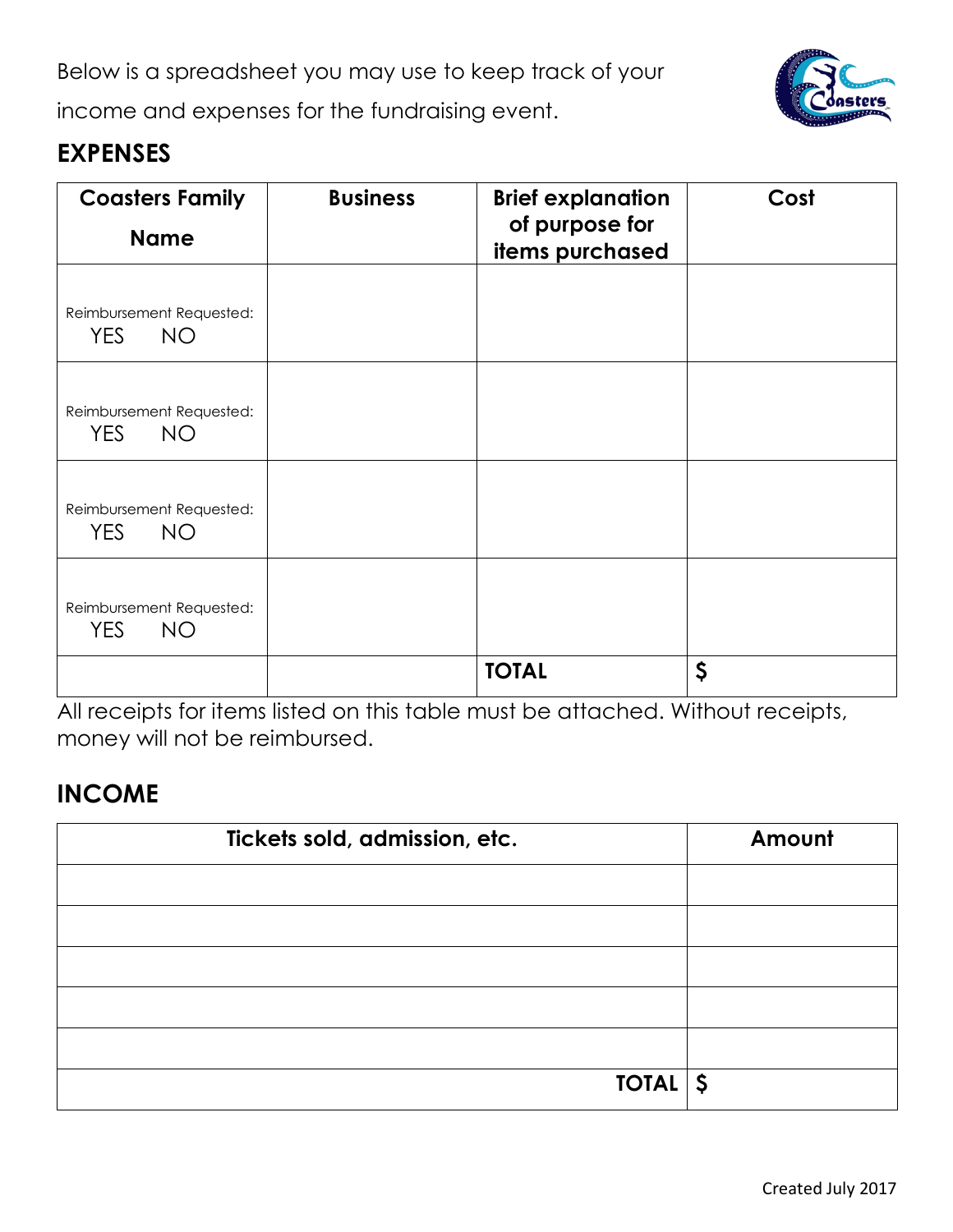#### **FUNDS DISTRIBUTION**



| <b>TEAM</b> | Amount to be deposited in general<br>account |
|-------------|----------------------------------------------|
|             |                                              |
|             |                                              |
| TOIAL       |                                              |

| <b>Athlete's Name</b> | Amount to be deposited in individual<br>points accounts |
|-----------------------|---------------------------------------------------------|
|                       |                                                         |
|                       |                                                         |
|                       |                                                         |
|                       |                                                         |
|                       |                                                         |
|                       |                                                         |
|                       |                                                         |
|                       |                                                         |
|                       |                                                         |
|                       |                                                         |
|                       |                                                         |
|                       |                                                         |
|                       |                                                         |
|                       |                                                         |
|                       |                                                         |
|                       |                                                         |
| TOIAL                 |                                                         |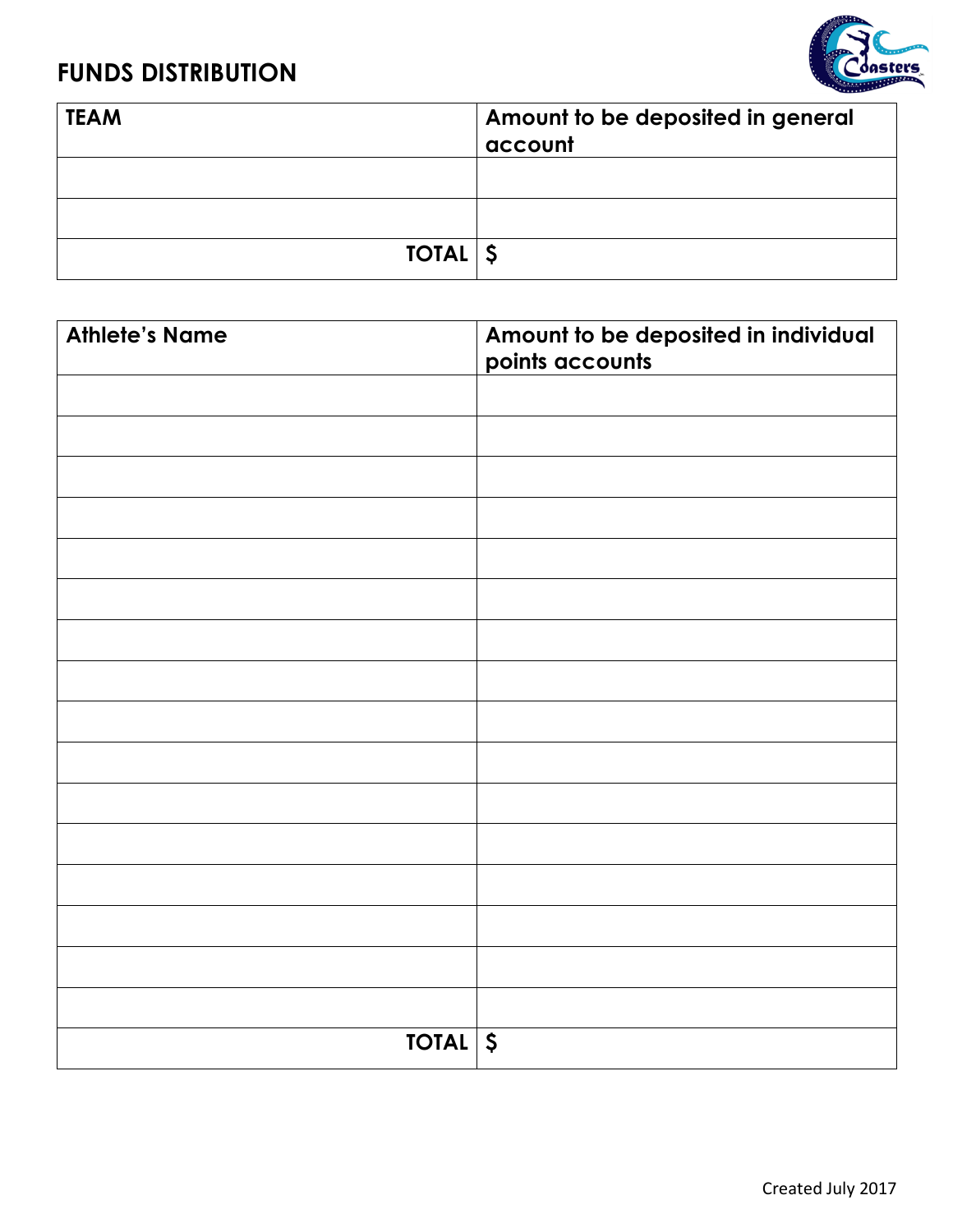#### **SAMPLE SPREADSHEET**

This sheet may be used to record money for fundraisers when tickets are sold.



#### **FUNDRAISER: \_\_\_\_\_\_\_\_\_\_\_\_\_\_\_\_\_\_\_\_\_\_\_\_\_\_\_\_\_\_\_\_\_\_\_\_\_\_\_\_\_\_\_\_\_\_\_\_\_\_\_\_\_\_\_\_\_\_\_\_\_\_\_\_\_\_\_\_\_\_\_\_\_\_\_\_\_\_\_\_\_\_\_\_\_\_\_**

| Athlete's<br><b>Name</b> | # of<br><b>Tickets</b><br>Sold | <b>Money Collected</b> | <b>Payment(s) received</b><br>(enter all check #'s with amounts) | Amount to be<br>deposited in<br>points acct |
|--------------------------|--------------------------------|------------------------|------------------------------------------------------------------|---------------------------------------------|
|                          |                                |                        |                                                                  |                                             |
|                          |                                |                        |                                                                  |                                             |
|                          |                                |                        |                                                                  |                                             |
|                          |                                |                        |                                                                  |                                             |
|                          |                                |                        |                                                                  |                                             |
|                          |                                |                        |                                                                  |                                             |
|                          |                                |                        |                                                                  |                                             |
|                          |                                |                        |                                                                  |                                             |
|                          |                                |                        |                                                                  |                                             |
|                          |                                |                        |                                                                  |                                             |
|                          |                                |                        |                                                                  |                                             |
|                          |                                |                        |                                                                  |                                             |
|                          |                                |                        |                                                                  |                                             |
|                          |                                |                        |                                                                  |                                             |
|                          |                                |                        |                                                                  |                                             |
|                          |                                |                        |                                                                  |                                             |
|                          |                                |                        |                                                                  |                                             |
| <b>TOTAL</b>             |                                | $\boldsymbol{\zeta}$   |                                                                  | $\boldsymbol{\zeta}$                        |